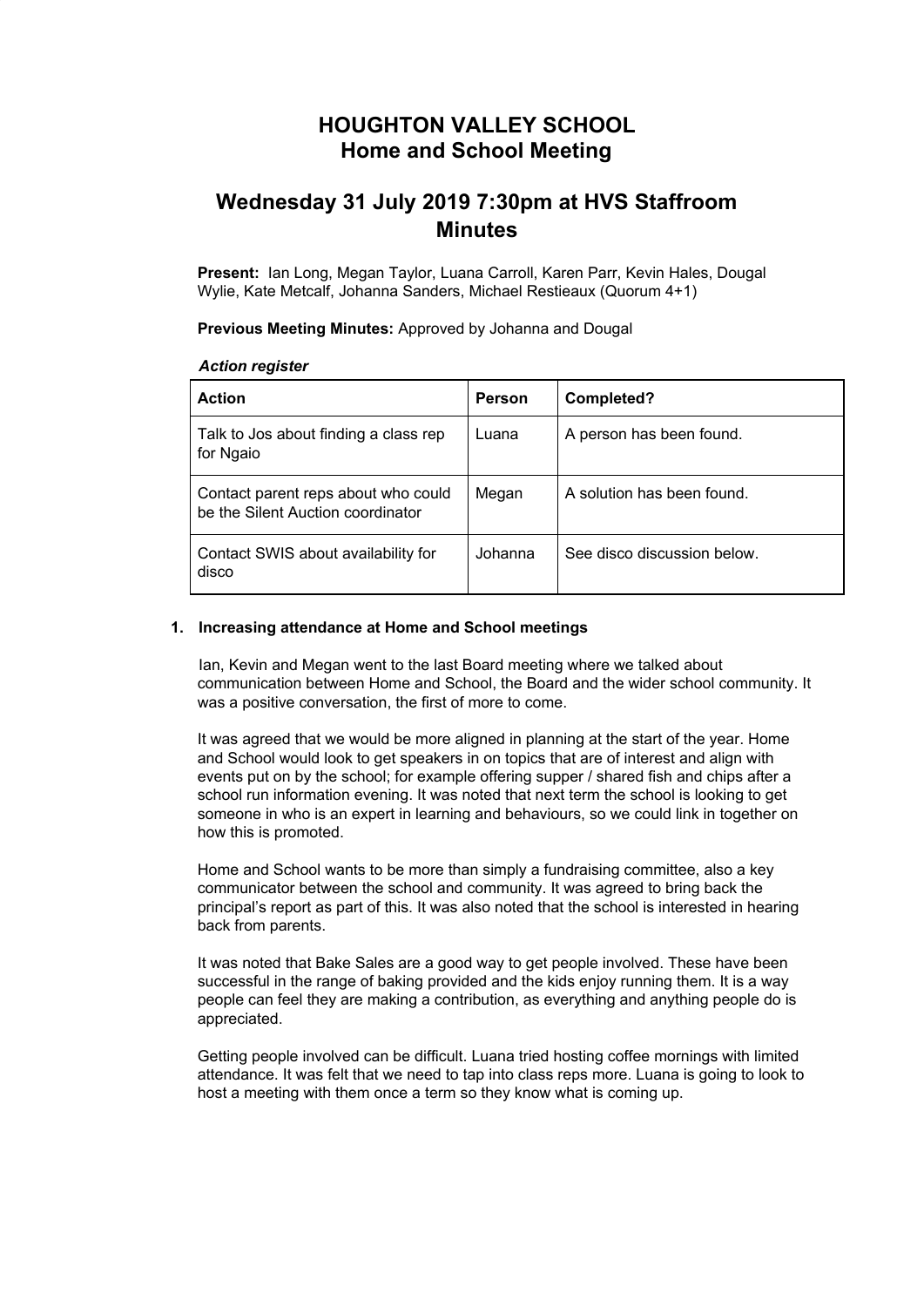### **2. Board Report**

Most of the conversation is reported above. It is possible that ERO could come next term. The teachers appreciated the support they received from the community on their industrial action.

### **3. HVS Planning**

3.1: Quiz: The profit was \$1776.10 which was down almost \$1,000 from last year. Most of this from the smaller number of tables sold. It was a fun event with great MC'ing by Ian. It achieved the objective of bringing people together and having fun.

3.2 Fair: No silent auction coordinator has been found but Karen, Sarah and Jane are going to make a start at approaching businesses. Still need someone to run the auction on the day. If anyone knows of any big ticket items, let Karen know.

All the posters and flyers have been printed by CSG. It was noted that this is now the same day as a Very Welly Christmas but at this time of year there is always something. We won't be able to put boards up until after the Local Body Elections.

Luana has found someone to take over the pizza. Luana will look to connect with new families who could be involved in the food stalls.

3.3 Disco: We couldn't get the dates we wanted at SWIS. It was decided to have it on Friday 20th September at the school hall. We need to make sure we are monitoring where the kids are as previously there has been concerns about the behaviour outside of the hall. Maybe we could kick off with a performance from those doing Dance Splash.

3.4: Bake sales: The last one raised over \$700 again. There were leftovers this time (from having two classes involved) but these went to the working bee that weekend. Next time the leftovers will go to the sausage sizzle at Berhampore Nursery the following day. This is being organised by Mahoe and Kowhai for Friday 13th September.

3.5: Sausage sizzle: We have been offered the opportunity to run the sausage sizzle at the upcoming Berhampore Nursery Open Day. This is a nice partnership to have.

### **4. Finances**

There is \$1700 in the Home & School Donation Budget this year.

### **5. Any Other Business**

It was noted that Ian had received an e-mail about the cost of the school photos. There had been complaints about the quality of the last supplier which is why the supplier has changed.